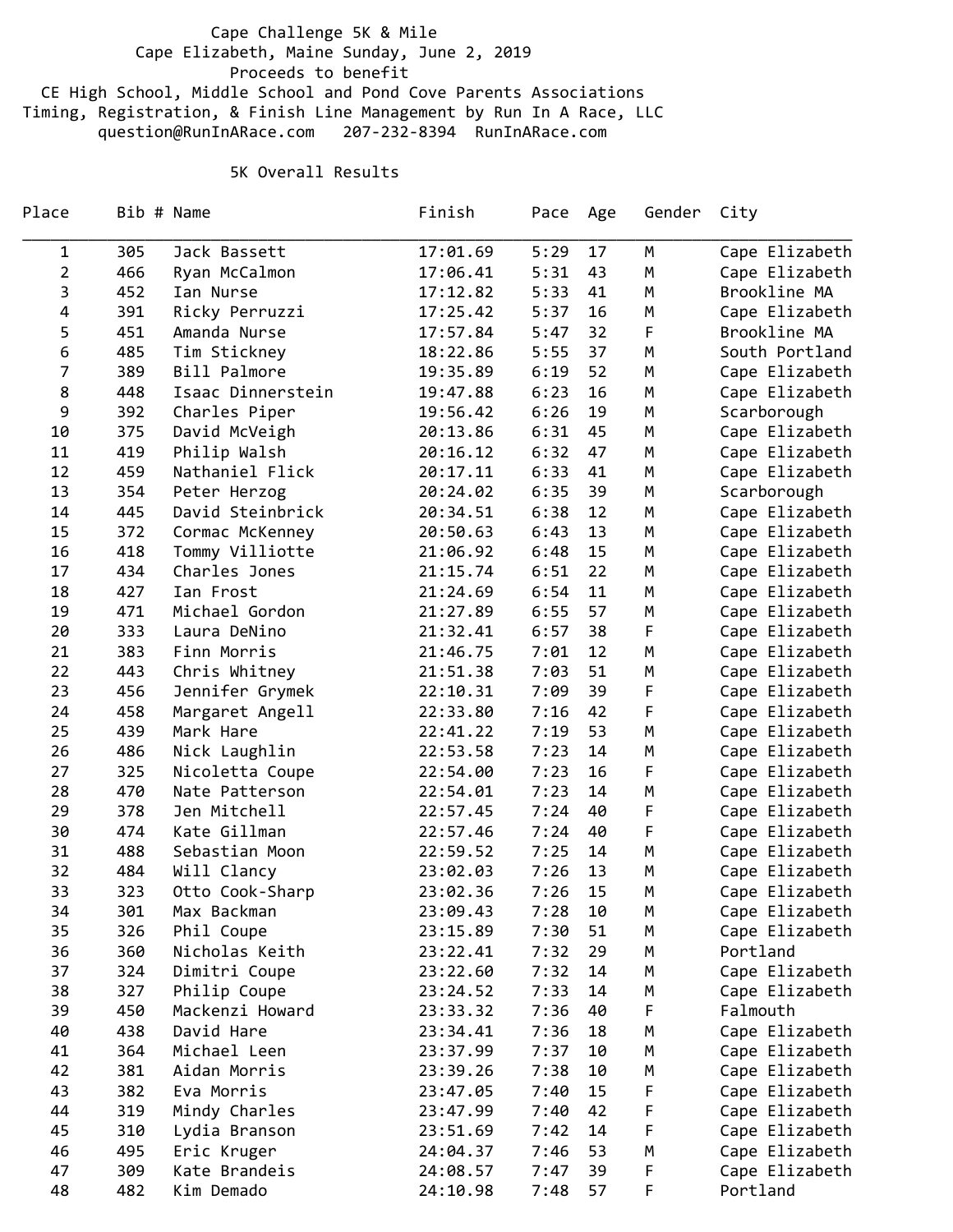| 49  | 368 | Lindsay Marlow     | 24:12.56 | 7:48 | 36             | F | Cape Elizabeth |
|-----|-----|--------------------|----------|------|----------------|---|----------------|
| 50  | 478 | Martha Girouard    | 24:19.20 | 7:51 | 35             | F | Cape Elizabeth |
| 51  | 374 | Keegan McKenney    | 24:20.28 | 7:51 | 15             | M | Cape Elizabeth |
| 52  | 407 | Mat Soch           | 24:33.61 | 7:55 | 41             | M | Cape Elizabeth |
| 53  | 340 | Laura Fourre       | 24:34.94 | 7:55 | 35             | F | Cape Elizabeth |
| 54  | 311 | Gil Brennan        | 24:51.48 | 8:01 | 53             | M | Cape Elizabeth |
| 55  | 332 | Antonio DellAquila | 24:53.73 | 8:02 | 14             | M | Cape Elizabeth |
| 56  | 496 | Gillian Louch      | 24:56.83 | 8:03 | 11             | F | Cape Elizabeth |
| 57  | 463 | Jacob Rutt         | 25:06.42 | 8:06 | 28             | M | Saco           |
| 58  | 376 | Logan McVeigh      | 25:08.06 | 8:06 | 12             | M | Cape Elizabeth |
| 59  | 460 | Jon Denham         | 25:09.56 | 8:07 | 55             | M | New York NY    |
| 60  | 483 | Luke Mello         | 25:29.65 | 8:13 | 14             | M | Portland       |
| 61  | 461 | Miles Vettoie      | 25:30.73 | 8:14 | 10             | M | Cape Elizabeth |
| 62  | 462 | Robert Vettese     | 25:31.10 | 8:14 | 44             | M | Cape Elizabeth |
| 63  | 393 | Graham Plourde     | 25:33.25 | 8:15 | 11             | M | Cape Elizabeth |
| 64  | 402 | Philip Saucier     |          | 8:15 | 42             | M |                |
|     |     |                    | 25:33.81 |      |                |   | Cape Elizabeth |
| 65  | 349 | Brody Gutner       | 25:35.87 | 8:15 | 9              | M | Cape Elizabeth |
| 66  | 331 | Maxwell Dawes      | 25:38.37 | 8:16 | $\overline{7}$ | M | Cape Elizabeth |
| 67  | 437 | Paul Roberts       | 25:44.73 | 8:18 | 50             | M | Cape Elizabeth |
| 68  | 428 | John Frost         | 25:49.50 | 8:20 | 55             | M | Cape Elizabeth |
| 69  | 388 | Avery Palmore      | 25:50.17 | 8:20 | 11             | F | Cape Elizabeth |
| 70  | 358 | Gretchen Johnson   | 25:51.96 | 8:20 | 47             | F | Cape Elizabeth |
| 71  | 342 | Ainsley Fremont    | 25:55.69 | 8:22 | 13             | F | Cape Elizabeth |
| 72  | 366 | Neeburbunn Lewis   | 26:05.43 | 8:25 | 41             | F | Cape Elizabeth |
| 73  | 347 | Jamie Garvin       | 26:06.13 | 8:25 | 43             | M | Cape Elizabeth |
| 74  | 356 | Carol Hubbard      | 26:08.46 | 8:26 | 55             | F | Cape Elizabeth |
| 75  | 469 | Quinn Gordon       | 26:09.58 | 8:26 | 15             | M | Cape Elizabeth |
| 76  | 355 | Joe Hetrick        | 26:14.02 | 8:28 | 48             | M | Cape Elizabeth |
| 77  | 457 | Ella Flick         | 26:18.44 | 8:29 | 9              | F | Cape Elizabeth |
| 78  | 468 | Chris Harnois      | 26:28.91 | 8:32 | 53             | M | Portland       |
| 79  | 359 | Richard Johnson    | 26:34.68 | 8:34 | 52             | M | Cape Elizabeth |
| 80  | 362 | Matthew Kuhrt      | 26:40.47 | 8:36 | 44             | M | Cape Elizabeth |
| 81  | 341 | Scotty Fredericks  | 26:43.36 | 8:37 | 9              | M | Cape Elizabeth |
| 82  | 409 | Ezra Steinberg     | 26:43.98 | 8:37 | 40             | M | Cape Elizabeth |
| 83  | 385 | Elliot Northup     | 26:58.58 | 8:42 | 10             | M | Cape Elizabeth |
| 84  | 387 | Ronnie Northup     | 27:06.39 | 8:45 | 49             | М | Cape Elizabeth |
| 85  | 433 | Valerie Levanos    | 27:08.81 | 8:45 | 44             | F | Cape Elizabeth |
| 86  | 361 | Kate Kuhrt         | 27:08.94 | 8:45 | 45             | F | Cape Elizabeth |
| 87  | 314 | Becky Brosnan      | 27:20.03 | 8:49 | 40             | F | Cape Elizabeth |
|     | 76  |                    |          |      |                |   |                |
| 88  |     | Abbey Charles      | 27:25.74 | 8:51 | 18             | F | Cape Elizabeth |
| 89  | 440 | Joe Doane          | 27:31.48 | 8:53 | 58             | M | Cape Elizabeth |
| 90  | 446 | David Steinbrick   | 27:36.26 | 8:54 | 56             | M | Cape Elizabeth |
| 91  | 487 | Pete Clifford      | 27:42.52 | 8:56 | 54             | M | South Portland |
| 92  | 307 | Shawn Boucher      | 27:47.56 | 8:58 | 33             | M | Cape Elizabeth |
| 93  | 373 | Jennifer McKenney  | 27:49.35 | 8:58 | 45             | F | Cape Elizabeth |
| 94  | 417 | Janet Villiotte    | 27:49.36 | 8:58 | 47             | F | Cape Elizabeth |
| 95  | 308 | Mark Boyer         | 27:50.93 | 8:59 | 44             | М | Cape Elizabeth |
| 96  | 400 | Jonathan Sahrbeck  | 27:51.20 | 8:59 | 39             | M | Cape Elizabeth |
| 97  | 447 | Maureen Sezch      | 28:00.32 | 9:02 | 35             | F | Cape Elizabeth |
| 98  | 464 | Danielle Rutt      | 28:05.86 | 9:04 | 26             | F | Saco           |
| 99  | 312 | Chip Brewer        | 28:05.95 | 9:04 | 48             | M | Cape Elizabeth |
| 100 | 473 | Monica Eguren      | 28:09.19 | 9:05 | 37             | F | Cape Elizabeth |
| 101 | 348 | Jaime Green        | 28:10.48 | 9:05 | 36             | F | Cape Elizabeth |
| 102 | 320 | Erika Charpentier  | 28:11.68 | 9:05 | 33             | F | Cape Elizabeth |
| 103 | 380 | Mike Morel         | 28:25.18 | 9:10 | 42             | М | Cape Elizabeth |
| 104 | 431 | Jeff Whynot        | 28:29.50 | 9:11 | 55             | M | Cape Elizabeth |
| 105 | 455 | Kristin Racine     | 28:38.49 | 9:14 | 34             | F | Cape Elizabeth |
| 106 | 317 | Jonah Chang        | 28:42.79 | 9:15 | 10             | M | Cape Elizabeth |
| 107 | 316 | Anna Chang         | 28:47.59 | 9:17 | $\overline{7}$ | F | Cape Elizabeth |
|     |     |                    |          |      |                |   |                |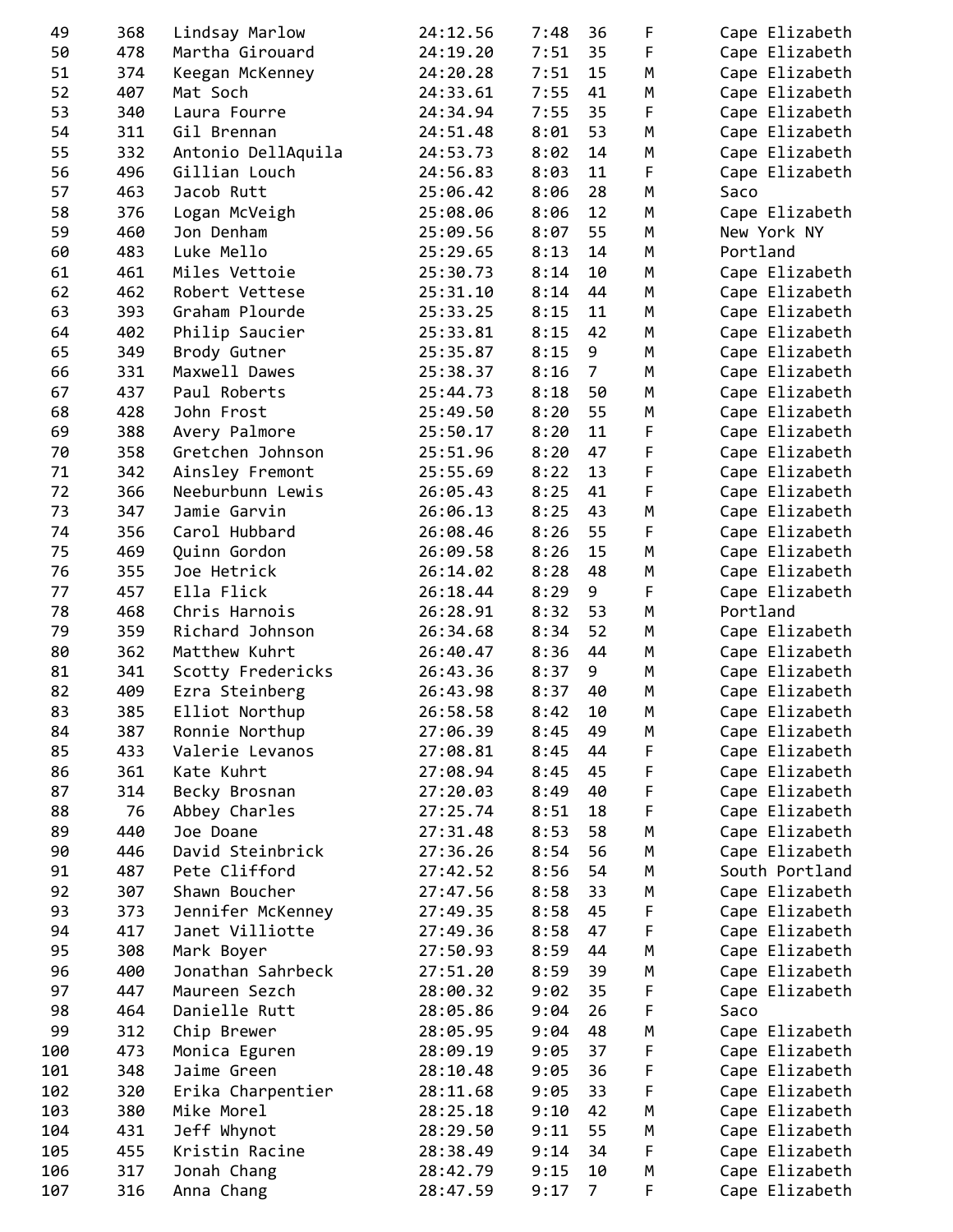| 108 | 318 | Jonathan Chang       | 28:48.75 | 9:17  | 41             | M | Cape Elizabeth |
|-----|-----|----------------------|----------|-------|----------------|---|----------------|
| 109 | 322 | Emma Clarke          | 28:49.43 | 9:18  | 17             | F | Cape Elizabeth |
| 110 | 430 | Leo Matzkin          | 29:01.61 | 9:22  | 11             | М | Cape Elizabeth |
| 111 | 406 | Emerson Soch         | 29:02.10 | 9:22  | $\overline{7}$ | F | Cape Elizabeth |
| 112 | 369 | MeiLan Martinez      | 29:11.62 | 9:25  | 11             | F | Cape Elizabeth |
| 113 | 365 | Alexandra Leopold    | 29:14.47 | 9:26  | 9              | F | Cape Elizabeth |
| 114 | 411 | Carrie Tasker        | 29:29.22 | 9:31  | 39             | F | Cape Elizabeth |
| 115 | 422 | Diane Woods          | 29:34.30 | 9:32  | 49             | F | Cape Elizabeth |
| 116 | 397 | Isabelle Reeves      | 29:57.22 | 9:40  | 12             | F | Cape Elizabeth |
| 117 | 379 | Irene Moon           | 30:02.99 | 9:41  | 51             | F | Cape Elizabeth |
| 118 | 449 | Zoe Dinnerstein      | 30:05.43 | 9:42  | 13             | F | Cape Elizabeth |
| 119 | 370 | Virginia McDermott   | 30:07.28 | 9:43  | 27             | F | Cape Elizabeth |
| 120 | 421 | Sarah Whitmore       | 30:08.00 | 9:43  | 31             | F | Cape Elizabeth |
| 121 | 321 | Joshua Charpentier   | 30:12.98 | 9:45  | 35             | M | Cape Elizabeth |
| 122 | 395 | Jenilee Provencal    | 30:18.86 | 9:46  | 36             | F | Saco           |
| 123 | 396 | Matthew Provencal    | 30:20.59 | 9:47  | 36             | M | Saco           |
| 124 | 377 | Shyla McVeigh        | 30:21.57 | 9:47  | 10             | F | Cape Elizabeth |
| 125 | 330 | Maisyn Dawes         | 30:21.82 | 9:47  | 9              | F | Cape Elizabeth |
| 126 | 404 | Tessy Seward         | 30:23.85 | 9:48  | 44             | F | Cape Elizabeth |
| 127 | 350 | Lila Gutner          | 30:24.09 | 9:48  | 9              | F | Cape Elizabeth |
| 128 | 429 | Kristen Matzkin      | 30:27.87 | 9:49  | 46             | F | Cape Elizabeth |
| 129 | 329 | Jamyn Dawes          | 30:33.42 | 9:51  | 40             | F | Cape Elizabeth |
| 130 | 498 | Avery Kleeman        | 30:41.18 | 9:54  | 8              | F | Cape Elizabeth |
| 131 | 390 | Dylan Palmore        | 30:41.33 | 9:54  | 15             | F | Cape Elizabeth |
| 132 | 426 | Tina Johnson         | 31:28.17 | 10:09 | 8              | F | Cape Elizabeth |
| 133 | 346 | Tobey Fremont        | 31:31.64 | 10:10 | 10             | M | Cape Elizabeth |
| 134 | 345 | Oliver Fremont       | 31:32.32 | 10:10 | 47             | M | Cape Elizabeth |
| 135 | 328 | Vanessa Davy         | 31:45.61 | 10:15 | 58             | F | Cape Elizabeth |
| 136 | 335 | Gena Doyle           | 31:53.48 | 10:17 | 41             | F | Cape Elizabeth |
| 137 | 336 | Ian Doyle            | 31:53.56 | 10:17 | 40             | M | Cape Elizabeth |
| 138 | 343 | Cece Fremont         | 31:57.63 | 10:18 | 10             | F | Cape Elizabeth |
| 139 | 344 | Kerriann Fremont     | 31:57.70 | 10:18 | 41             | F | Cape Elizabeth |
| 140 | 499 | Luca Kleeman         | 32:12.58 | 10:23 | 10             | F | Cape Elizabeth |
| 141 | 352 | Sean Hanson          | 32:33.17 | 10:30 | 38             | M | Cape Elizabeth |
| 142 | 371 | Maddie McEvoy        | 32:55.11 | 10:37 | 13             | F | Cape Elizabeth |
| 143 | 467 | Lindley Hinitt       | 32:55.20 | 10:37 | 13             | F | Cape Elizabeth |
| 144 | 493 | Laura Clark          | 32:55.22 | 10:37 | 13             | F | Cape Elizabeth |
| 145 | 480 | Brooke Mahoney       | 32:55.23 | 10:37 | 13             | F | Cape Elizabeth |
| 146 | 479 | Hadley Mahoney       | 32:55.27 | 10:37 | 13             | F | Cape Elizabeth |
| 147 | 306 | Peter Bennett        | 33:09.59 | 10:42 | 70             | M | Cape Elizabeth |
| 148 | 432 | Amanda Lean          | 33:11.90 | 10:42 | 41             | F | Cape Elizabeth |
| 149 | 414 | Max Tullmann         | 33:18.37 | 10:45 | 8              | M | Cape Elizabeth |
| 150 | 412 | Paige Teller         | 33:18.94 | 10:45 | 43             | F | Cape Elizabeth |
| 151 | 413 | Chris Tullmann       | 33:19.30 | 10:45 | 43             | M | Cape Elizabeth |
| 152 | 403 | Pamela Schubert-Gilb | 33:21.77 | 10:45 | 51             | F | Cape Elizabeth |
| 153 | 494 | Amanda Szala         | 33:26.21 | 10:47 | 43             | F | Freeport       |
| 154 | 416 | Molly Vashon         | 33:45.48 | 10:53 | 29             | F | Topsham        |
| 155 | 351 | Eloise Hackett       | 33:51.21 | 10:55 | 8              | F | Cape Elizabeth |
| 156 | 442 | Sadie Raffaele       | 34:04.12 | 10:59 | 8              | F | Cape Elizabeth |
| 157 | 384 | Mary Nanartowich     | 34:29.17 | 11:07 | 60             | F | Cape Elizabeth |
| 158 | 441 | Kelly Raffaele       | 34:34.56 | 11:09 | 43             | F | Cape Elizabeth |
| 159 | 420 | Lauren Wendell       | 34:34.75 | 11:09 | 38             | F | Cape Elizabeth |
| 160 | 477 | Marcia Backman       | 34:34.83 | 11:09 | 48             | F | Cape Elizabeth |
| 161 | 436 | Robbie Servidio      | 34:39.12 | 11:11 | 7 <sup>7</sup> | М | Cape Elizabeth |
| 162 | 435 | Rick Servido         | 34:40.11 | 11:11 | 44             | M | Cape Elizabeth |
| 163 | 475 | Andrea Carr          | 34:44.28 | 11:12 | 40             | F | Cape Elizabeth |
| 164 | 472 | Lori Rothman         | 34:50.24 | 11:14 | 65             | F | Scarborough    |
| 165 | 337 | Hailey Fallon        | 34:51.91 | 11:15 | 8              | F | Cape Elizabeth |
| 166 | 444 | Abigail Proctor      | 34:52.11 | 11:15 | 9              | F | Cape Elizabeth |
|     |     |                      |          |       |                |   |                |